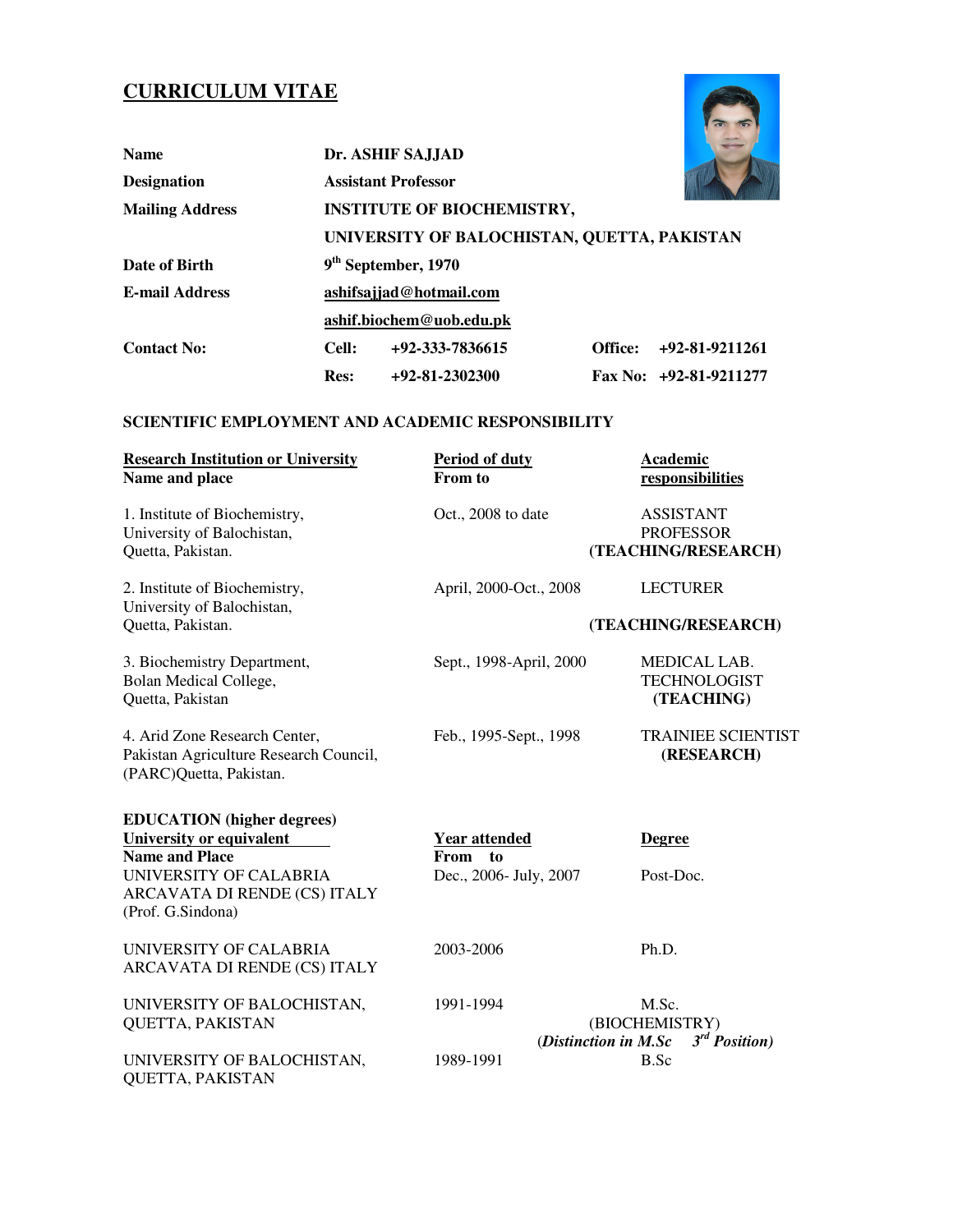#### **Scholarship/Award/fellowship:**

1. Italian Government scholarships for Postgraduate studies (for Ph.D. studies 2003-2006).

2. Charles Wallace Visiting Fellowship (April-June, 2013)

## **Teaching interest:**

My Teaching interest is in the field of Biological Chemistry (Biochemistry, Biotechnology, and Molecular Biology) as well as Bio-analytical techniques, Molecular techniques (Genomics & Proteomics)

#### **Description of research achievements/experience:**

I have an extensive academic background in biological sciences combined with a strong practical work experience in basic research, especially in molecular and cellular biology fields. My main research area has been so far the extraction & characterization of protein by utilizing the techniques; SDS-PAGE, Gel analysis for the determination and characterization of protein & peptides in food stuff as well as in biological fluids and further analyses of the peptides mixture by MALDI TOF/TOF and data matching.

During my PhD and research activities at University I also contributed to other projects and the results are mentioned in the publication in the Journal and poster presentation, respectively. My research experience in different topics gave me a good flexibility of mind, and enabled me to learn and improve many techniques in molecular and cellular biology fields.

Currently I have been working as Assistant Professor. My responsibilities are teaching/research and to supervise the M.Phil/Ph.D scholars with the research group, in order to motivate the research scholars and to let them be more and more aware of research work they are encourage to participate in conferences/seminars. So far as supervisor I have produced 5 M.Phil Scholars.

I am highly motivated, hardworking and results driven, and a good team player. Throughout my career, I obtained a good communication and organizational skills. I love scientific research, and this passion always induced me to solve difficult challenges and to achieve my goals.

For my future career, I see to excel in research and teaching as this is an ideal way to broaden my knowledge and scientific activity.

#### **Analytical techniques (learnt/used during my research):**

- PCR. DNA Sequencing
- Agarose, acrylamide Electrophoresis. 1D and 2D SDS PAGE.
- DNA Sequencing. (HPLC) High performance liquid chromatography.

## **International collaboration**

- Olive Culture Research Institute Consiglio per la Ricerca e la sperimentazione in Agricoltura Centro di Ricerca per l'Olivicoltura e l'Industria Olearia (CRA-OLI) (CS), ITALY
- Department of Chemistry, University of Calabria, (CS) Italy.
- Biomedical Research Center, Faculty of Health and Well being, Sheffield Hallam University, UK.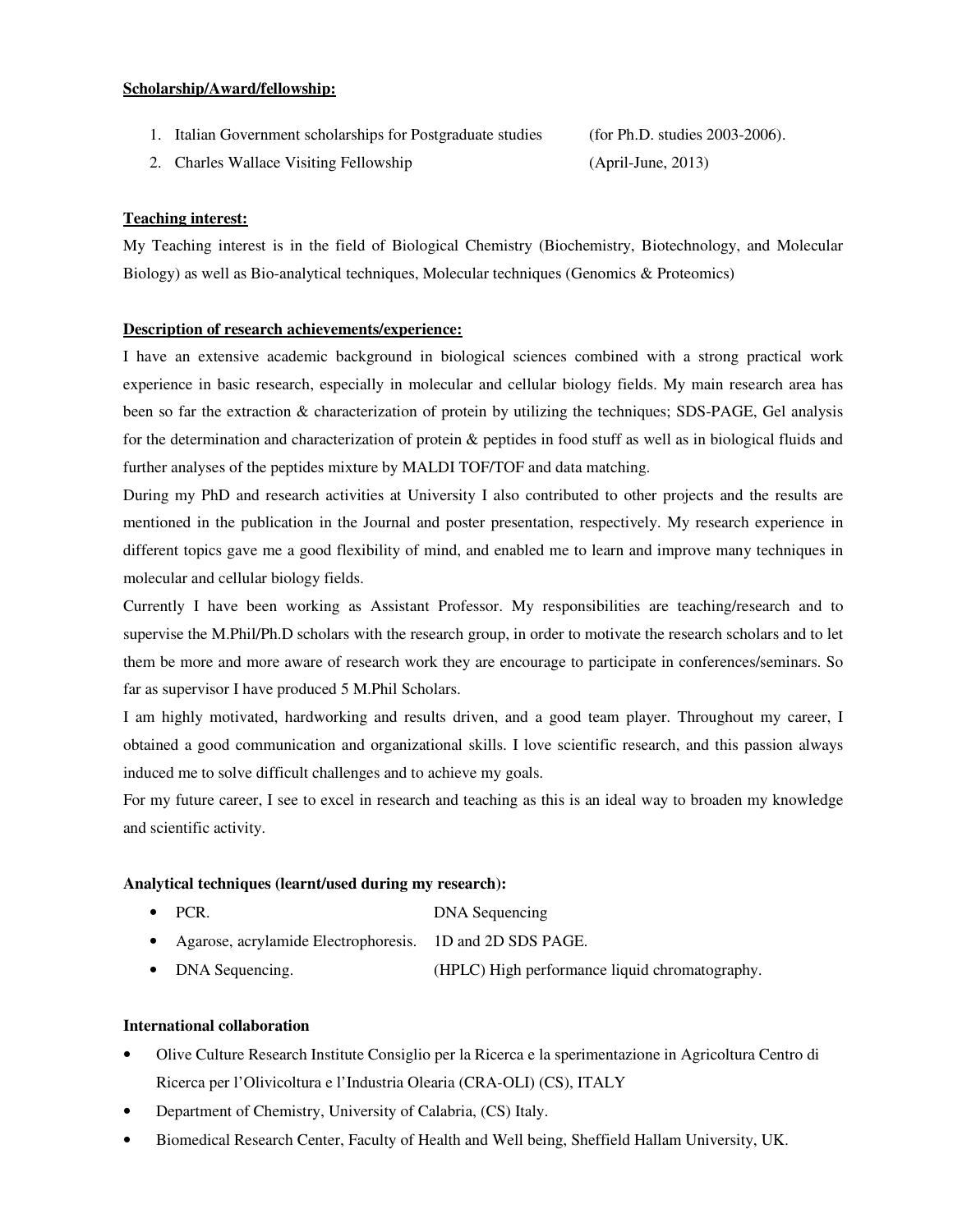## **Major research grants.**

- 2014. Determination of Geographical impact on biochemical profile of Olive grafted with European type grown in Balochistan. National Research Programme for Universities. Awarded by Higher Education Council, Pakistan. No.20-2735/NRPU/R&D/HEC/12 156. Rs.1.4 Million.
- 2003 Status of Vitamin-A (Retional) in Children and Lactating Mothers of Quetta. Awarded by Univeristy of Balochistan, Quetta. Rs.40,000.

**Supervised M.Phil dissertations completed.** At the Department of Chemistry, SBK Women's University, Quetta.

- **1. Ms. Ayesha Ubaid.** Analysis of Heavy metals (As, Pb, Hg, Co, Mn & Cr) in Meat, Kidney and liver of Beef, Chicken & Mutton sold in Quetta. 2013.
- **2. Ms. Fazeela Mandokhail.** Electrophoretic Characterization of Seed Storage Protein of *Pistacia khinjuk* from Balochistan. 2013.
- **3. Ms. Shagufta Aziz.** Prevalence of Iron Deficiency Anemia among the Afghan Refugee Pregnant Women. 2013.
- **4. Ms. Shagufta Fahmid.** Detection of Aflatoxin M1, Chemical Composition, Hygienic Status and Various Adulterants in fresh milk marketed in Quetta city. 2013.
- **5. Ms. Rabia Bibi.** Frequency of HBV surface antigen and antibodies to Hepatitis C virus among volunteer blood donors in Zhob District. 2013.

**Co-Supervised M.Phil dissertations completed.** (at University of Balochistan,Quetta).

1. Ms. Sabeena Rizwan. Isolation, Purification, Kinetics and Biotechnological potentials of PLD. 2013.

## **Current M.Phil/Ph.D. Thesis Supervision**

04 M.Phil registered and 01 Ph.D. to be supervised.

## **Journal Reviewer.**

- Food Chemistry Journal Elsevier.
- Journal of the American Society for Horticultural Science.
- Advances in Agriculture, Hindawi Publishing Corporation.
- Journal of Applied and Emerging Sciences, BUITMS, Quetta.

## **Major professional services.**

- Member, Higher Education Commission (HEC) National curriculum revision committee (NCRC).
- In-charge Bio-Analytical laboratory for M.Sc. previous practicals & M.Sc final thesis research work.
- Member admission committee of the Institute of Biochemistry.
- Member of the committee for course/syllabus contents development.
- Member of Program Team (Self Assessment Procedure) of the Institute of Biochemistry
- External expert for self assessment report of Department of Chemistry, by the Director, Quality Assurance, University of Balochistan, Quetta.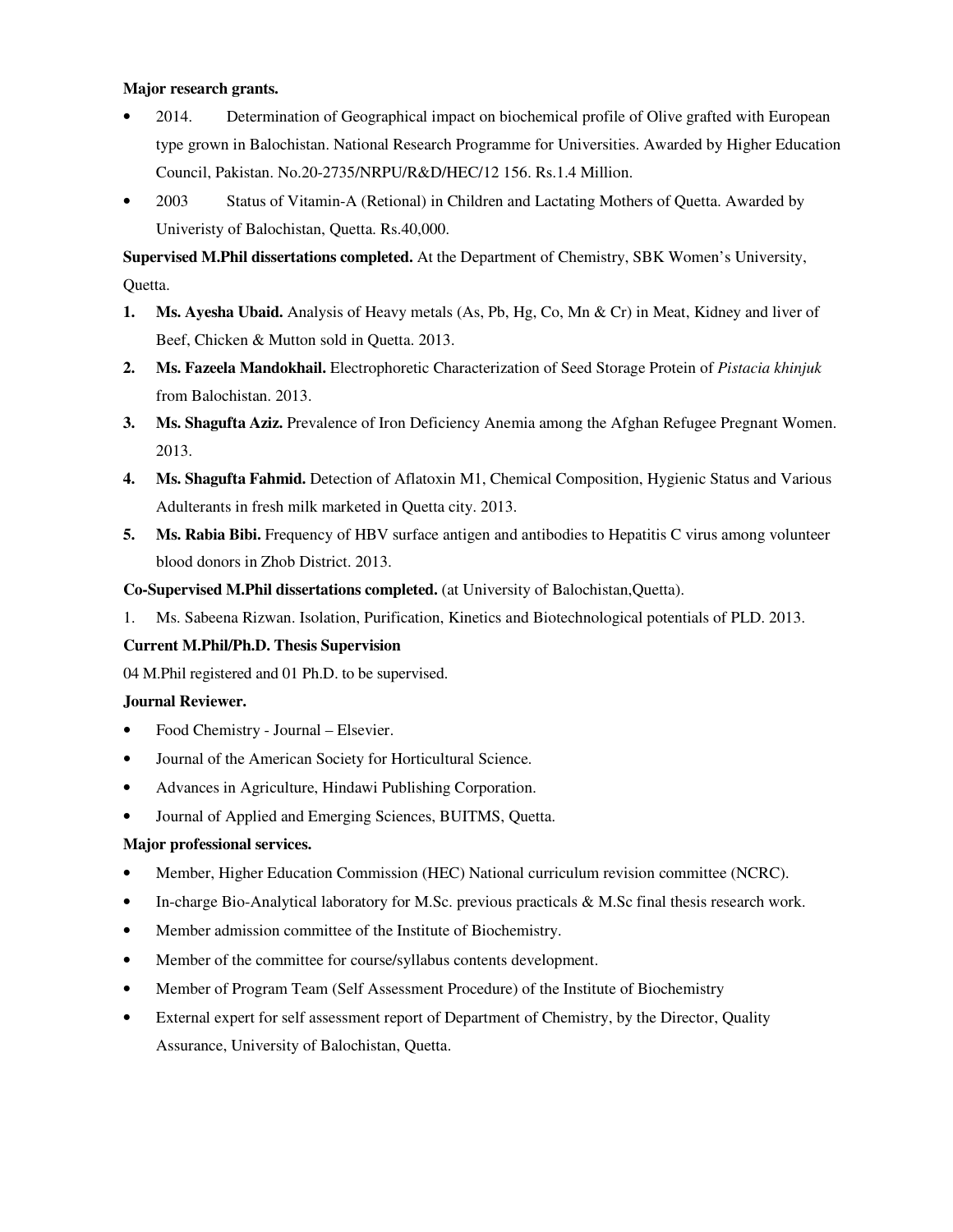#### **LIST OF INTERNATIONAL PAPERS PUBLISHED Impact Factor=23.83 (Citations=53)**

1. Muhammad Hassham Hassan Bin Asad, Ghulam Murtaza, Muhammad Ubaid, Durr-e-Sabih, **Ashif Sajjad**, Rubada Mehmood, Qaisar Mahmood, Muhammad Muzzmil Ansari, Sabiha Karim, Zahid Mehmood, and Izhar Hussain. Naja naja karachiensis Envenomation: Biochemical Parameters for Cardiac, Liver, and Renal Damage along with Their Neutralization by Medicinal Plants. BioMed Research International, **2014**. Volume 2014, 13 pages Article ID 970540, http://dx.doi.org/10.1155/2014/970540. **Impact Factor=2.88**

2. Israr Ahmed, **Ashif Sajjad**, Zahid Mehmood, Norhad Amir, Dure-e-Sabih, Muhammad Hassham Hassan Bin Asad , Syed Nisar Hussain Shah, Bilal Ahmed, Muhammad Jamal Taha, Shujaat Ali Khan, Fareeha Anwar, Muhammad Haneef and Ghulam Murtaza. Preparation and Radiochemical Control of <sup>99m</sup>Tc Labeled Blood Pool Agent for in vivo Labelling of the Red Blood Cells. Acta Poloniae Pharmaceutica-Drug Research, **2014.** Vol. 71 No. 2 pp. 245-248. **Impact Factor=0.67**

3. Ghulam Murtaza, Kuo Gao, Tiegang Liu, Imran Tariq, **Ashif Sajjad**, Muhammad Rouf Akram, Meiying Niu, Guokai Liu, ZahidMehmood, and Guihua Tian. Current and Future Lymphatic Imaging Modalities for Tumor Staging. BioMed Research International. **2014**. Volume 2014, pp 1-10.Article ID 714674, http://doi.org/10.1155/2014/714674. **Impact Factor=2.88.**

4. Khalid Mahmood, Saleem Eijaz, Moazzam Ali Khan, Aamir Alamgir, Syed Shahid Shaukat, Zahid Mehmood and **Ashif Sajjad**. Effects of Biopesticides against Jassid [*Amrasca Devastans* (Dist.)] and White Fly [*Bemisia Tabaci* (Genn.)] on Okra. Int. J. Biol. Biotech*.,* **2014,** 11 (1), pp. 161-165, 2014. **Impact Factor=N.A (HEC Z Catagory acceptable for BPS appointment)**

5. Niamatullah kakar, Asmatullah, Habib Ur-Rehman, Zahid Mehmood, **Ashif sajjad**, Qudratullah, Mohammad Ashraf. Thrombocytopenia as a Diagnostic Marker for Identifying Patients with Malaria in Endemic Regions. International Journal of Advanced Research. **2014**, Volume 2, Issue 4, pp. 35-42. **Impact** 

## **Factor=N.A**

6. Ayesha Sethi, Muhammad Sher, Muhammad Rouf Akram, Sabiha Karim, Sonia Khiljee, **Ashif Sajjad**, Syed Nisar Hussain Shah, Ghulam Murtaza. Albumin as a drug delivery and diagnostic tool and its market approved products. Acta Poloniae Pharmaceuticae-Drug Research, **2013**. Vol. 70 No. 4 pp. 597-600. **Impact Factor=0.67**

**7.** Muhammad Jawad Nasim, Muhammad Hassham Hassan Bin Asad, **Ashif Sajjad**, Shujaat Ali Khan, Amara Mumtaz, Kalsoom Farzana, Zarmina Rashid, Ghulam Murtaza. Combating of scorpion bite with Pakistani medicinal plants having ethno-botanical evidences as antidote. Acta Poloniae Pharmaceutica - Drug Research, **2013.** Vol. 70 No. 3 pp. 387-394. **Impact Factor=0.67** 

**8.** Ghulam Murtaza, Usman Latif, Muhammad Najam-ul-Haq, **Ashif Sajjad**, Sabhia Karim, Muhammad Akhtar and Izhar Hussain. Resveratrol: An Active Natural Compound in Red Wines for Health. Journal of Food and Drug Analysis, **2013**. Vol. 21, No. 1, pp 1-12 doi:10.6227/jfda.2013210101. **Impact Factor=0.33** 

**9.** Khalid Mahmood, Hasan Salman Siddiqi, **Ashif Sajjad**, Sohail Shoukat, Zahid Mehmood, Amir Wasim, Alia B. Munshi. Iron-deficiency anemia. A study of risk factors among adult population of Quetta Valley. *Health*, **2012**. Vol 4 No 9, pp. 607-611.doi: 10.4236/health.2012.49095. **Impact Factor=0.16**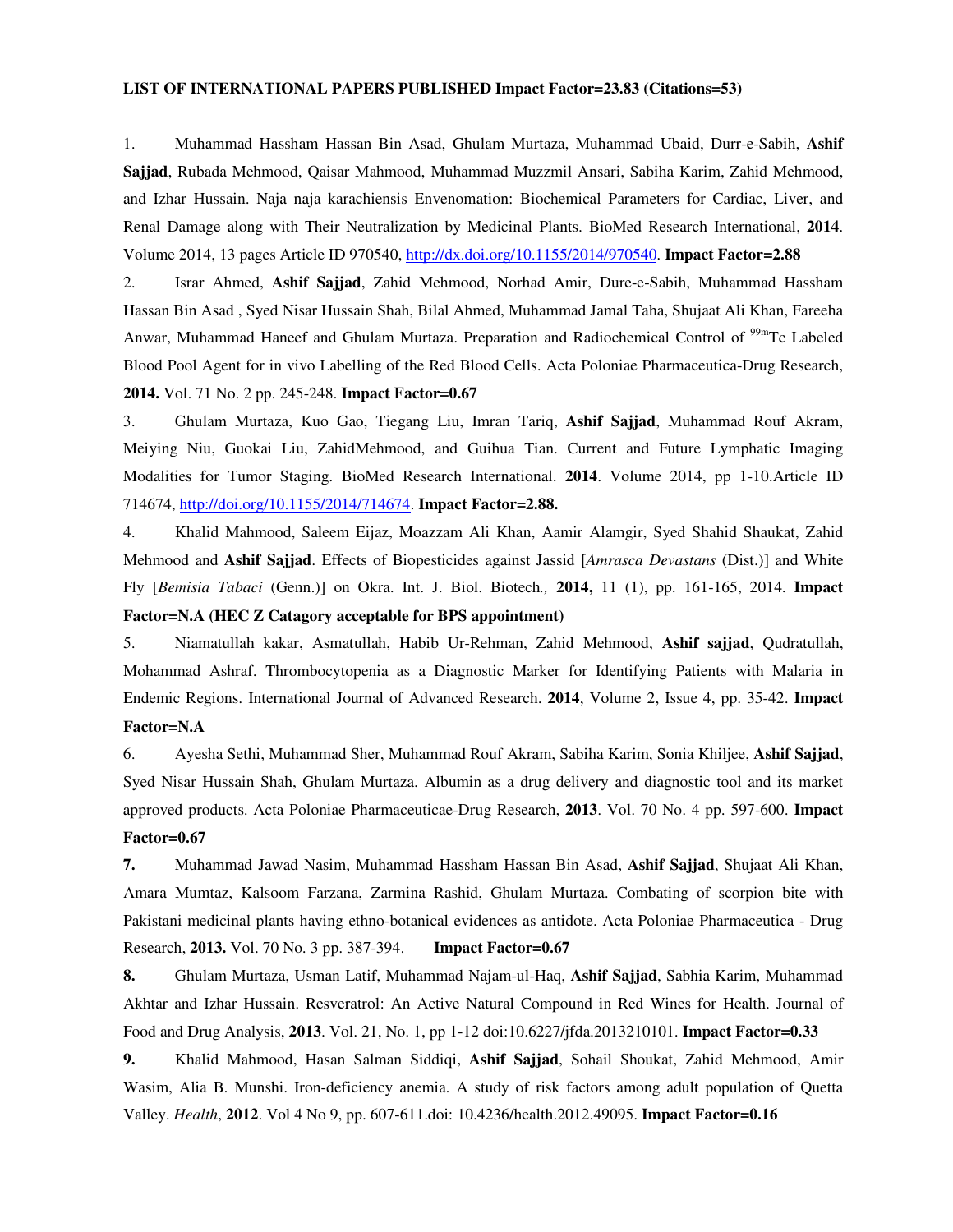10. Fabio Mazzotti, Leonardo Di Donna, Loredana Maiuolo, Anna Napoli, Raffaele Salerno, **Ashif Sajjad**, and Giovanni Sindona. Assay of the Set of All Sudan Azodye (I, II, III, IV, and Para-Red) Contaminating Agents by Liquid Chromatography-Tandem Mass Spectrometry and Isotope Dilution Methodology. J. Agric. Food Chem*.* **2008,** *56,* 63–67. **Impact Factor=2.91**

11. Antonio De Nino, Leonardo Di Donna, Fabio Mazzotti, **Ashif Sajjad**, Giovanni Sindona, Enzo Perri, Anna Russo, Luigi De Napoli, Luigino Filice. Oleuropein expression in olive oils produced from drupes stoned in a spring pitting apparatus (SPIA). Food Chem. **2008** Vol. 106, pp. 677-684. **Impact Factor=3.33**

12. Leonardo Di Donna, Fabio Mazzotti, Anna Napoli, Raffaele Salerno, **Ashif Sajjad**, Giovanni Sindona. Secondary metabolism of olive secoiridoids. New microcomponents detected in drupes by electrospray ionization and high-resolution tandem mass spectrometry. Rapid Commun. Mass Spectrom. **2007**, Vol. 21, No 3, pp. 273–278. **Impact Factor=2.51**

13. Innocenzo Muzzalupo, Nicola Lombardo, Aldo Musacchio, Maria Elena Noce, Giuseppe Pellegrino, Enzo Perri, and **Ashif Sajjad**. DNA Sequence Analysis of Microsatellite Markers Enhances Their Efficiency for Germplasm Management in an Italian Olive Collection. Journal of the American Society for Horticultural Science, 2006, Vol.131, No.3, pp. 352-359. **Impact Factor=1.12**

14. Anna Napoli, Donatella Aiello, Leonardo Di Donna, **Ashif Sajjad**, Enzo Perri, and Giovanni Sindona. Profiling of Hydrophilic Proteins from *Olea europaea* Olive Pollen by MALDI TOF Mass Spectrometry. Analytical chemistry, **2006**, Vol. 78, n, 10, pp 3434 – 3443. **Impact Factor=5.70**

15. Mohammad Azam, **Ashif Sajjad**. Study of miscibility of poly(ethylene-vinyl alcohol)-graftpoly(methyl methacrylate) graft copolymers with poly(vinyl chloride). Science International, 2003, Vol. 15, No. 1, 41-43. **Impact Factor=N.A (HEC Z Catagory)**

16. Mohammad Azam, **Ashif Sajjad**. Solution properties of poly(ethylene-vinyl alcohol)-graftpoly(methyl methacrylate) graft copolymers. Res. Journal Univ. of Balochistan, 2003, Vol.1, No. 3; pp12-16.

## **Impact Factor=N.A**

17. Khalid Mahmood, Zahid Mehmood, **Ashif Sajjad** and Abbas Haider Khan. Biological Role of Carbohydrate Moeity of Plasmodium Falciparum in immune Response to malaria. Res. Journal Univ. of Balochistan, 2003, Vol. 1, pp 1-11. **Impact Factor=N.A**

#### **Other published work.**

1. Nicola Lombardo, Innocenzo Muzzalupo, Enzo Perri, *Ashif Sajjad. "Microsatellite markers for Olive (Olea Europea.* L*.) cultivar identification"*. International Olive oil exhibition, 12-13 May 2005 Jaén Spain. pp 1-8. Available at: http://www.expoliva.com/expoliva2005/

2. *Ashif Sajjad,* Innocenzo Muzzalupo, Enzo Perri, Giovanni Sindona. "Characterisation of olive germplasm from Abruzzo, Apulia, Molise, Tuscany and Sicily regions by microsatellite markers". Proceedings of 3<sup>rd</sup> Workshop on the Contribution of Chemistry, Molecular Biology and Medicinal Chemistry to Life Sciences. 2006. pp. 36-50. ISBN: 88-548-0736-2.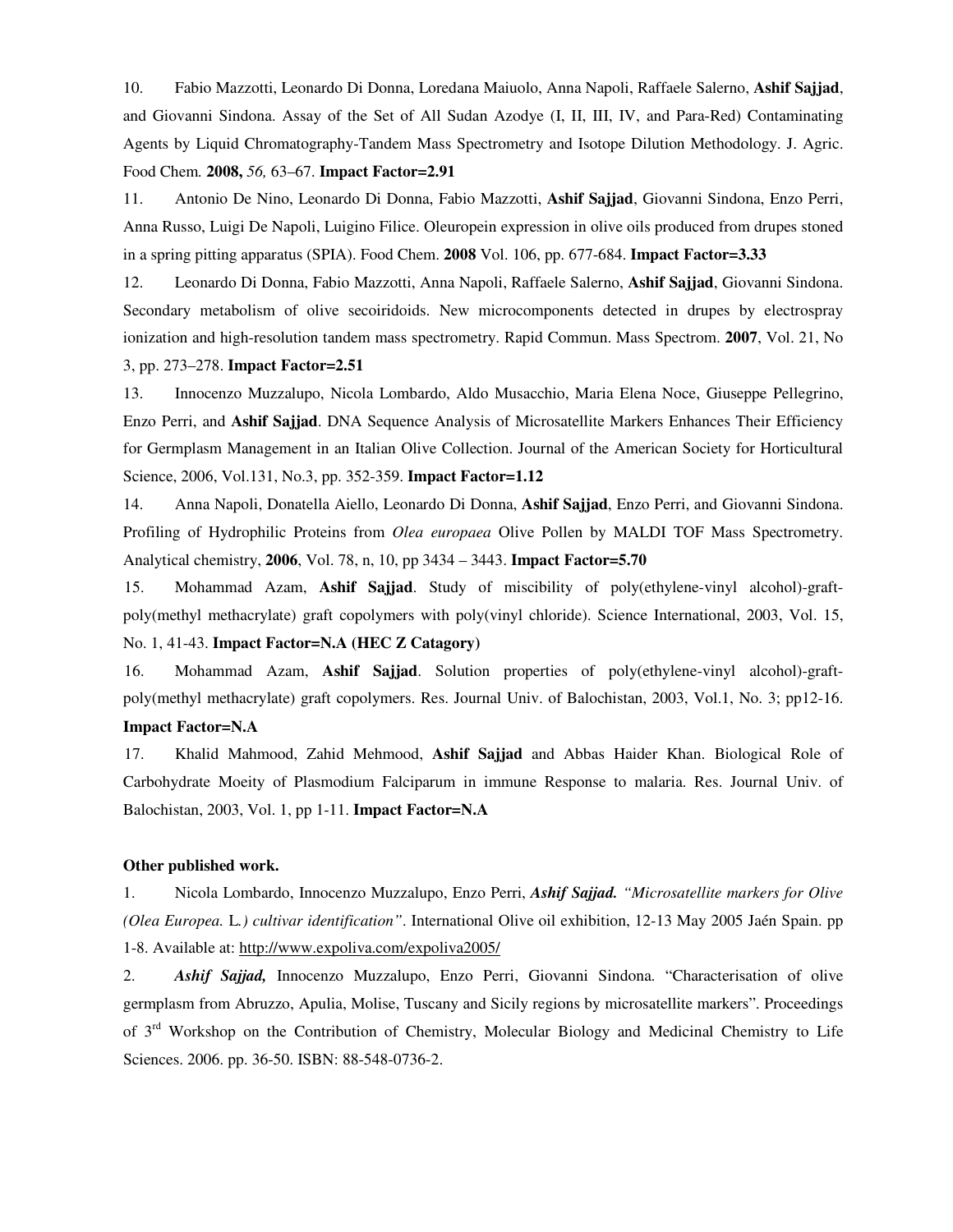#### **PAPERS/POSTERS PRESENTED:**

1. Sara Ansari, Shagufta Fahmid, **Ashif Sajjad** and Jaffar Ali. Emerging Quality assessment of fresh yogurt in Quetta. Horizons of Agricultural Extension for Sustainable Rural Development. February 27-28, 2014 Organized by Institute of Agricultural Extension and Rural Development, University of Agriculture, Faisalabad-Pakistan.

2. Shagufta Fahmid and **Ashif sajjad**. Incidence of aflatoxinm1 in fresh milk marketed in Quetta. Emerging Quality assessment of fresh yogurt in Quetta. Horizons of Agricultural Extension for Sustainable Rural Development. February 27-28, 2014 Organized by Institute of Agricultural Extension and Rural Development, University of Agriculture, Faisalabad-Pakistan.

3. Shagufta Fahmid, **Ashif Sajjad** and Jaffar Ali. Determination of chemical composition of milk marketed in Quetta. Horizons of Agricultural Extension for Sustainable Rural Development. February 27-28, 2014 Organized by Institute of Agricultural Extension and Rural Development, University of Agriculture, Faisalabad-Pakistan.

4. Fouzia Noreen, **Ashif Sajjad**, Zahid Mehmood, Hashim Jan and Dildar ali. Azo-Napthalene light harvesting oligomers & block copolymers via satable free redical polymerization (SFRP). Chemical trends 2013 A Conference on Recent Trends in Chemical Research. 27 September 2013, Lahore, Pakistan.

5. Fouzia Noreen, **Ashif Sajjad**, Zahid Mehmood, Hashim Jan and Dildar ali. Azo-naphthalene Light Harvesting Oligomers & Block Copolymers Via Stable Free Radical Polymerization (SFRP). Conference on Energy and Sustainability, 27 April, 2013. Ogranized by NED University of Engineering and Technology, Karachi, Pakistan.

6. **Ashif Sajjad**, Sabeena Rizwan. Ayesha Ubaid, Dildar Ali, Zahid Mehmood. "Purification and electrophoretic (SDS-PAGE) profile of Pistachio (*pistachia atlantica*) Phospholipase-D". 11th International & 23<sup>rd</sup> National Chemistry Conference 2012. October 15-17, 2012. University of Peshawer, Pakistan.

7. Sabeena Rizwan, **Ashif Sajjad**. Ayesha Ubaid, Masoom Yasinzai. "Isolation and activity determination of Phospholipase D (PLD) from Pistachio (*pistachia khinjuk*)". 10<sup>th</sup> International & 22<sup>nd</sup> National Chemistry Conference 2011. November 21-23, 2011 University of Agriculture, Faisalabad. Pakistan.

8. Ayesha Ubaid, **Ashif Sajjad**, Sabeena Rizwan, Dildar Ali. "Analysis of some Heavy metals in Meat, Kidney and liver of slaughter animals of Quetta city".  $10<sup>th</sup>$  International &  $22<sup>nd</sup>$  National Chemistry Conference 2011. November 21-23, 2011 University of Agriculture, Faisalabad. Pakistan.

9. Anna Russo, **Ashif Sajjad**, Anna Napoli, Enzo Perri, Giovanni Sindona. "Characterization of Olive Seed Storage Proteins from Different Cultivar by SDS-PAGE and MALDI Mass Spectrometry". Italian Proteomic Association Conference. 26-29 June 2007, Acitrezza (Catania), Italy.

10. Donatella Aiello, Antonio De Nino, Anna Napoli, Enzo Perri, **Ashif Sajjad**, Giovanni Sindona. "Extraction and characterization of olive (*Olea europaea* L.) fruit proteins from Italian cultivars by Gel Electrophoresis and MALDI TOF/TOF Mass Spectrometry*".* XXII Congresso Nazionale della Societa Chimica Italiana, 10-15 Settembre 2006, Firenze, Italy.

11. Renato Dalpozzoa, Antonio De Nino, Leonardo Di Donna, Silvia Mazzuca, Anna Napoli, **Ashif Sajjad**, Giovanni Sindona, Atonia Spadafora. "*Determinazione e caratterizzazione di proteine e peptici in olio extravergine d'oliva mediante elettroforesi su gel e spettrometria di massa MALDI-TOF/TO"F*. XIX Congresso di Chimica Analitica, 11-15 Settembre 2005, Pula (CA), Italy.

12. Innocenzo Muzzalupo, Nicola Lombardo, Massimiliano Pellegrino, Enzo Perri, **Ashif Sajjad***. "Characterisation of Olive germplasm from Abruzzo region"*. ISBN 88-900622-6-6. XLIX Italian Society of Agricultural Genetics Annual Congress 12-15 September, 2005, Potenza, Italy.

13. Nicola Lombardo, Innocenzo Muzzalupo, Enzo Perri, **Ashif Sajjad***. "Characterisation of olive germplasm from Molise region by microsatellite markers"*. XVII International Botanical Congress,Vienna, Austria Center , 17 - 23 July 2005.

14. Donatella Aiello, Danielle Matrici, **Ashif Sajjad**, Leonardo Di Donna, Fabio Mazzotti, Enzo Perri, Anna Napoli, Giovanni Sindona. "*Proteic profile of the Olive Pollen by MALDI TOF/TOF. 53rd ASMS Conference*", 5-9 June 2005, San Antonio, USA.

15. Anna Napoli, Danielle Matrici, **Ashif Sajjad**, Enzo Perri, Giovanni Sindona. *"Profiling of the Olive Pollen by MALDI-TOF/TOF*". MASSA 2004. An International symposium on Mass Spectrometry, 26-30 September 2004, Bari, Italy.

#### **Seminars, summer schools, conferences attended:**

| 1. 11 <sup>th</sup> International & $23rd$ National Chemistry Conference Peshawar, Pak |  |  | 15-17 Oct., 2012. |
|----------------------------------------------------------------------------------------|--|--|-------------------|
|                                                                                        |  |  |                   |

2.  $10^{th}$  International &  $22^{nd}$  National Chemistry Conference Faisalabad, Pak 21-23 Nov., 2011